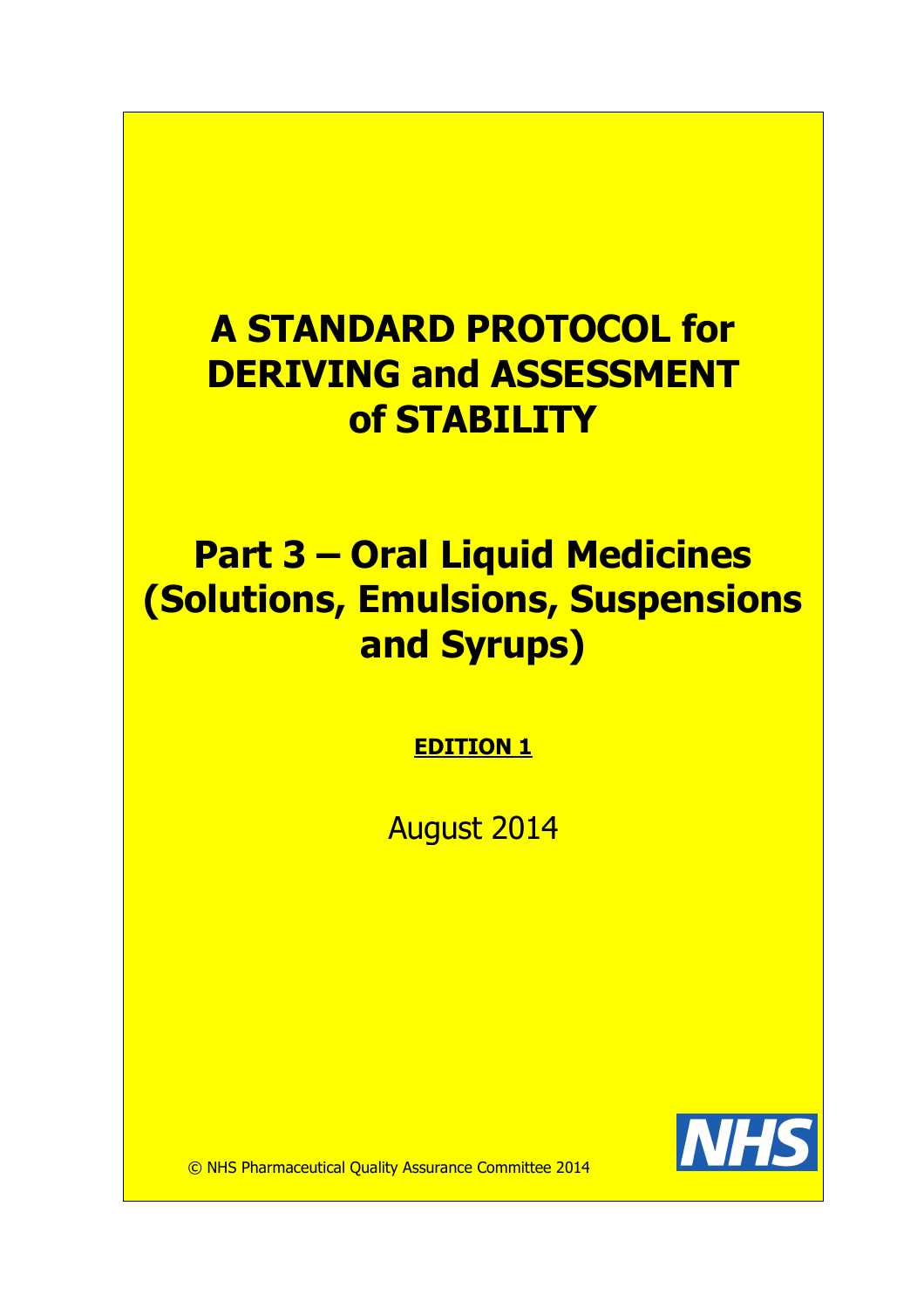This document has been produced on behalf of the NHS Pharmaceutical Quality Assurance Committee, the NHS Pharmaceutical Production Committee and the NHS Pharmaceutical Aseptic Services Group by the NHS Pharmaceutical Research and Development Working Group. Membership is shown below.

Mark Santillo Chair

Andrew Barnes

Wayne Goddard

Sarah Hiom

Mark Oldcorne

Nick Precious

Suresh Aiyalu

Phil Weir

For feedback contact Mark Santillo: mark.santillo@nhs.net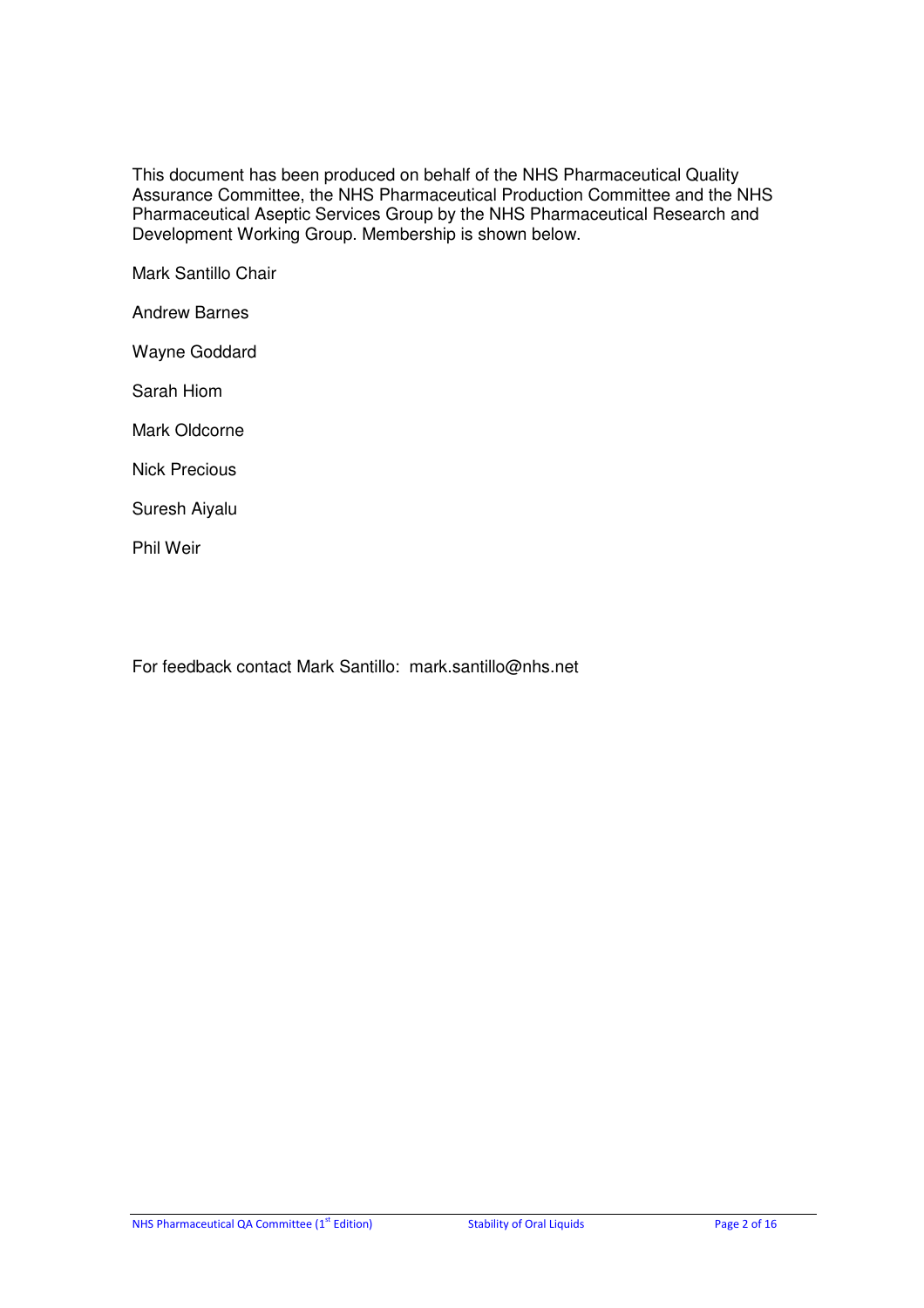## **A Standard Protocol for Deriving and Assessment of Stability Part 3 – Oral Liquid medicines**

#### **1. Scope**

This document is intended to cover stability testing of all oral liquid formulations including suspensions, emulsions, solutions and powders for reconstitution as oral solutions. The document should be considered both when setting out to conduct or commission a stability study and also when reviewing stability data in support of procured unlicensed medicines.

#### **2. Introduction**

Oral liquid medicines are often prepared or sourced as unlicensed medicines (Specials) or extemporaneously prepared medicines; these are required to meet a special patient need in such circumstances as paediatrics, for those who cannot swallow tablets or where the dose required is not available in solid dosage forms, or for patients with naso-gastric feeding tubes in place.

These products are often ordered in small numbers and may not be well formulated in order to maximise stability or to meet the patient need. Nevertheless they are critical medicines and need to be of a quality suitable to their usage and meet with specifications throughout their shelf life.

As well as chemical and microbiological stability issues there are also other factors to consider such as the stability of a suspension or emulsion and the ability to re-suspend following storage, including an assessment of the ability to continue to provide accurate dosages.

This protocol, prepared by the NHS Pharmaceutical Research and Development Working Group, a sub-group of the NHS Pharmaceutical Quality Assurance committee and the Production committee, presents a standardised methodology for establishing shelf lives for oral liquid products. It is expected that the principles of the protocol are used when conducting in-house stability trials and when assessing the validity of published stability data or commercially supplied stability data. Evidence of its use should also be requested when products are outsourced and it should form part of relevant tender documents.

The principles informing the protocol are;

- 2.1 Many products are not commercially available as oral liquids and these often have to be procured or made as Specials or made extemporaneously
- 2.2 Published stability data may be of limited value because of inappropriate analytical methodology, failure to commit the study for long enough to establish the full life of the product, and improper processing of analytical data.
- 2.3 Shelf lives are derived from various sources of data including chemical, physical and microbiological considerations. Once allocated the shelf life should be subject to on-going review and revalidation.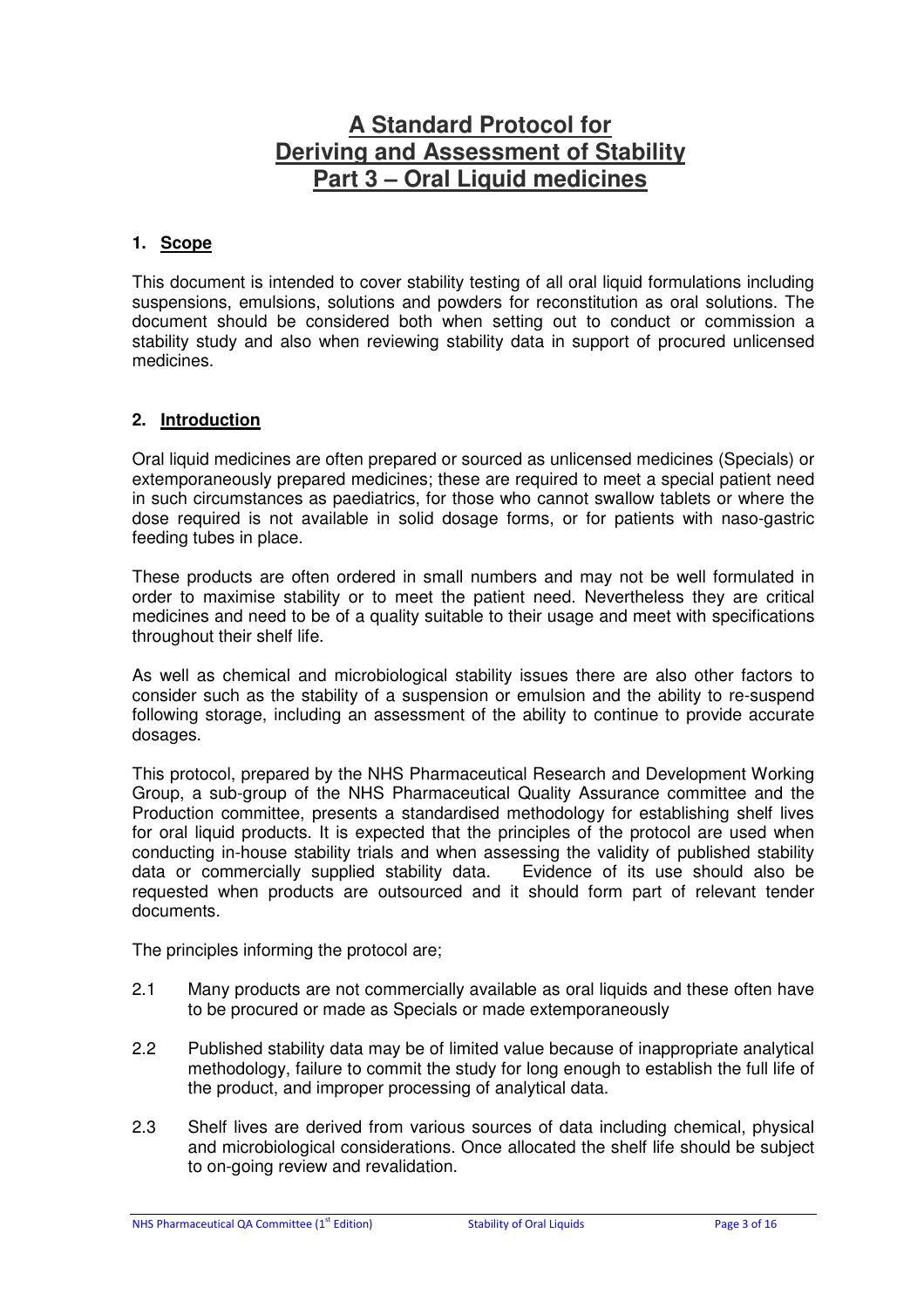- 2.4 Other considerations such as container integrity and in-use shelf life are also considered within this document
- 2.5 This protocol applies to all drug substances and oral liquid formulations.

Note that Appendix 2 of this document is supplied to assist procurement staff in assessing the suitability of products to be procured as unlicensed oral liquid preparations to meet the special needs of a patient, including assessment of the shelf life assigned and stability information supplied or otherwise available for the specific product.

## **3. Analytical Methods**

The development, validation, and adoption of analytical methods are beyond the scope of the protocol except to say that methods used must be stability indicating, robust and fully validated. The principles of 'Guidance on the Validation of Pharmaceutical Quality Control Analytical Methods<sup>' 1</sup> should be followed, also, where appropriate, ICH Q2 (R1) <sup>2</sup> (implemented as CPMP/ICH/281/95).

Where there is a Pharmacopoeial monograph available then unless it can be fully justified the product must be shown to comply with this monograph throughout its shelf life. An example of where this may be justified is where a pH range has been determined and documented for a particular strength of product, the monograph is open to any strength and concentration affects the indigenous pH. All products must also comply with the British Pharmacopoeia (BP) General Monographs whether or not a specific monograph is present and they should also meet the requirements of the relevant Supplementary Chapters as best practice.

Analytical methodology should be in line with the BP unless an alternative method can be demonstrated to be equivalent to the BP method. Validated changes to the BP methods may be justified where, for example, excipients are required to be resolved from active drug and/or its degradation products.

## **4. Formulations**

Formulations should be suitable both for stability and for the intended population group. Formulations may at times be made by crushing tablets or using the contents of capsules but it is preferable to use pure Active Pharmaceutical Ingredients (APIs) where these are available. Particle size for APIs and other excipients can also be an important factor when considering consistency of formulation and hence reliability of the stability data generated.

If tablets / capsule contents are to be used then the manufacturer of the starting materials and the Product Licence number should be included in the stability testing protocol and any changes to this starting material need to be fully assessed before introduction.

Further information on formulations, excipients etc. can be found in the following reference sources

British Pharmacopoeia and Pharm Europa Handbook of Extemporaneous Dispensing (Jackson, Lowey)<sup>3</sup>. Handbook of Pharmaceutical Excipients<sup>4</sup>. EMA List of excipients of known effect<sup>5</sup>. Pharmaceutical Codex<sup>6</sup>.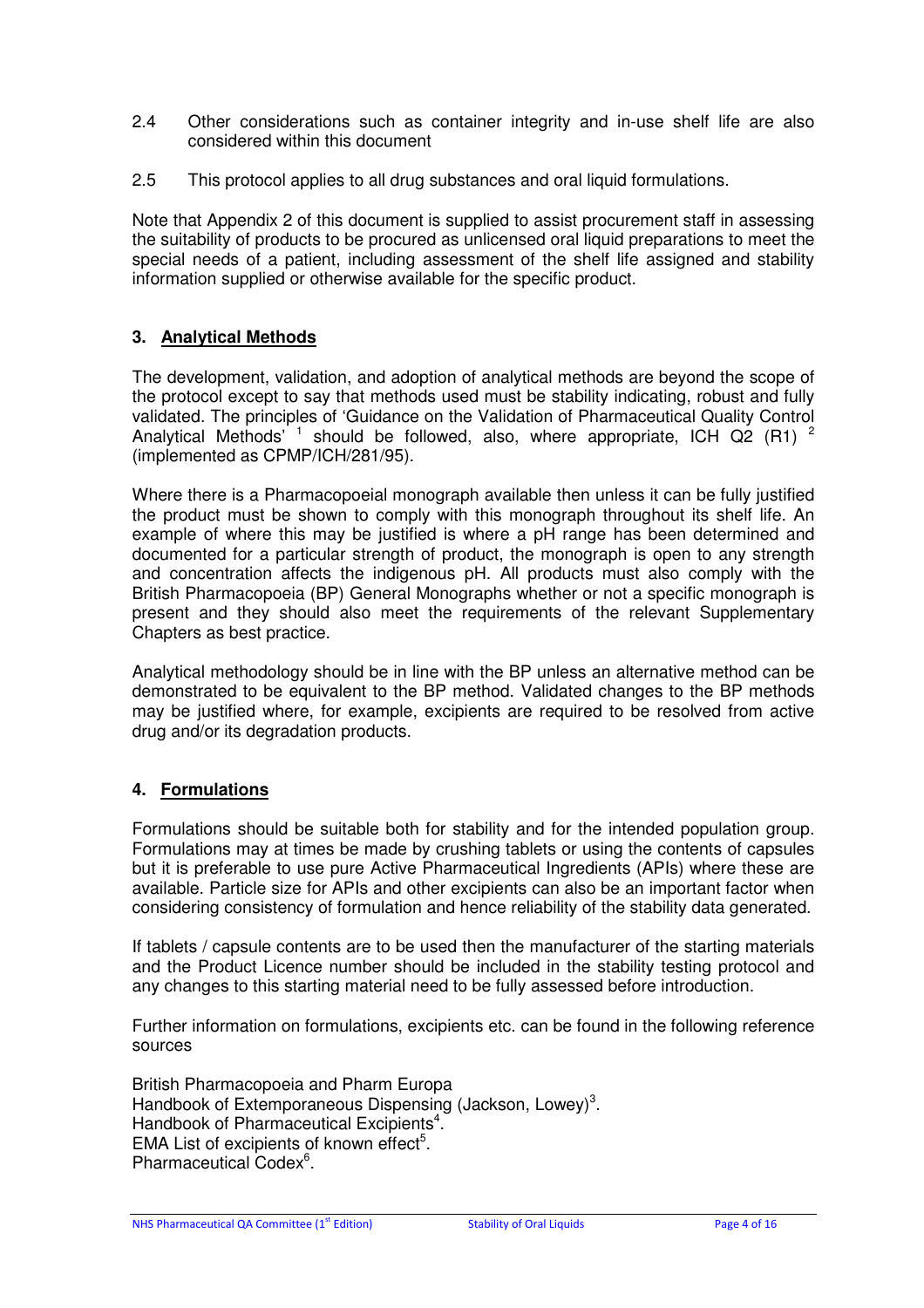## **5. Containers**

#### 5.1 General considerations

In general the container used for the stability study should be the one proposed to store the product. Any secondary packaging which could have an impact on product stability should also be part of the pack put onto stability testing; this may be where the secondary packaging offers light protection or where it is a barrier to oxygen.

It may be possible to extrapolate data between different containers as long as the physical properties of the container are well understood. Critical physical properties include oxygen permeability, water permeability (water loss), light permeability, material constitution and possible extractables and the potential to adsorb materials. Any extrapolation must be evaluated and fully justified.

It is preferable to use child resistant closures where these are available, although legally these are only required for a small range of liquid medicines.

#### 5.2 Glass containers

The type of glass must be included in the stability protocol. Amber glass should be used where light protection is necessary

#### 5.3 Plastic Containers

It is now more usual to use plastic containers for storage of oral liquids; the type of container and closure should be discussed within the protocol. The properties of the container should be well understood and opaque plastic containers can present an issue for visibility of the product during release and later where re-suspension may be difficult.

Leachables data should be available for the plastic bottles, but with certain solvents or other excipients it may be that extractables data will need to be generated as part of the stability study

## 5.4 Unit Dose Presentations

These can largely be treated as above although it may be that a new container has to be used for each time point of the stability study, hence the uniformity of dose on packaging will need to be carefully assessed. Dose uniformity in these cases is a one off exercise as this will not change as a result of on-going storage; ability to re-suspend may still be an issue though.

## **6. Storage Conditions**

Standard storage conditions are given in Table 1 below. Relative humidity control is not likely to be significant for oral solutions, although will be so for powders for reconstitution and may need consideration depending on the permeability of the container type. For aqueous solutions where storage times are comparatively short it will be possible to conduct studies without relative humidity control, however, the properties of the container do need to be assessed and understood (e.g. water loss by weight loss on storage).

Frozen storage is not normally appropriate for oral solutions, suspensions and emulsions.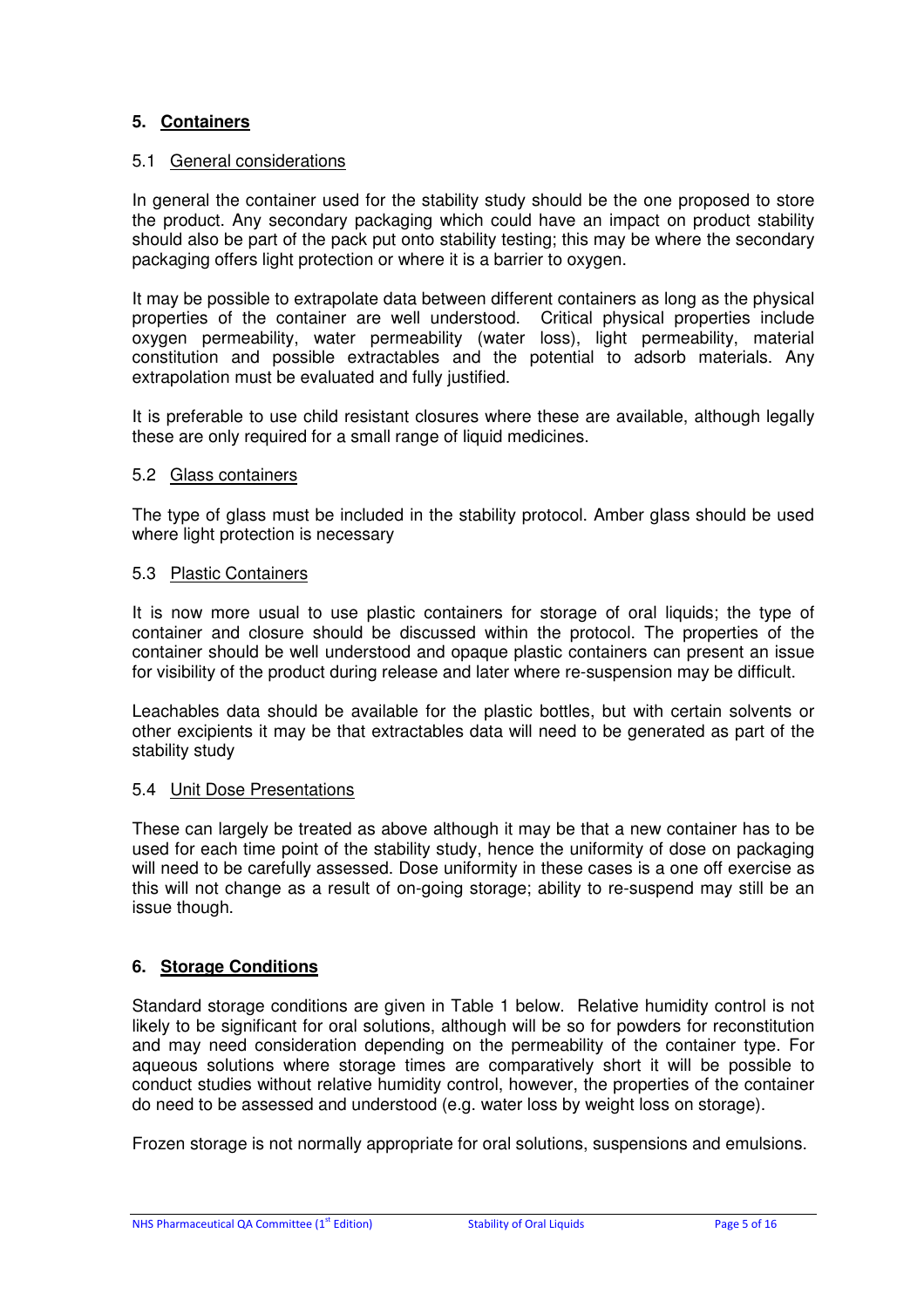| 1. Refrigerated in the absence of light | $5^{\circ}$ C +/- 3 <sup>o</sup> C                                                                                              |
|-----------------------------------------|---------------------------------------------------------------------------------------------------------------------------------|
| 2. Room temperature in the dark         | $25^{\circ}$ C +/- $2^{\circ}$ C                                                                                                |
| 3. Elevated temperature                 | Representing accelerated stability data for<br>products to be stored at room<br>temperature.<br>Normally $40^{\circ}$ C +/- 2°C |
| 4. Room temperature in the light        | At ambient temperature, exposed to<br>continuous fluorescent light                                                              |
| 5. Frozen                               | Frozen at -20 $^{\circ}$ C +/- 5 $^{\circ}$ C                                                                                   |

Table 1 – A summary of stability testing temperature requirements

## **7. Storage Protocols**

Conditions referred to in this section are referenced in Table 1 above.

## 7.1 Room Temperature stored products

Ideally oral liquids should be able to be stored at room temperature although some will need refrigerated storage for stability reasons and others (particularly for in-use stability) for microbiological reasons.

Products stored at room temperature should ideally also be subjected to accelerated testing at  $40^{\circ}$ C

## 7.2 Refrigerator stored products

Products requiring refrigerated storage should ideally be tested at both refrigerated temperatures and at an accelerated temperature of  $25^{\circ}$ C in order to fully understand any impact of storage at ambient conditions.

## 7.3 Products stored frozen

For products which have to be stored frozen, the process of defrosting must be documented and fully validated for its impact on stability, together with the stability of the product once defrosted, which can be either Table 1 Condition 1 (Refrigerated) or Condition 2 (Room Temperature) as appropriate.

## 7.4 Consideration of light exposure

The effect of light on the stability of a product needs to be assessed unless light exposure is eliminated in normal usage. The properties of the container in terms of light permeability across the whole spectral range needs to be well understood. Table 1 Condition 4 is appropriate if the product shelf life is dependent on light induced degradation. Further details as to the techniques to be used can be found in ICH Q1(B)<sup>7</sup>.

## 7.5 Contact with closure

The protocol should include some containers stored on their side so that the effect of contact with the closure can be assessed.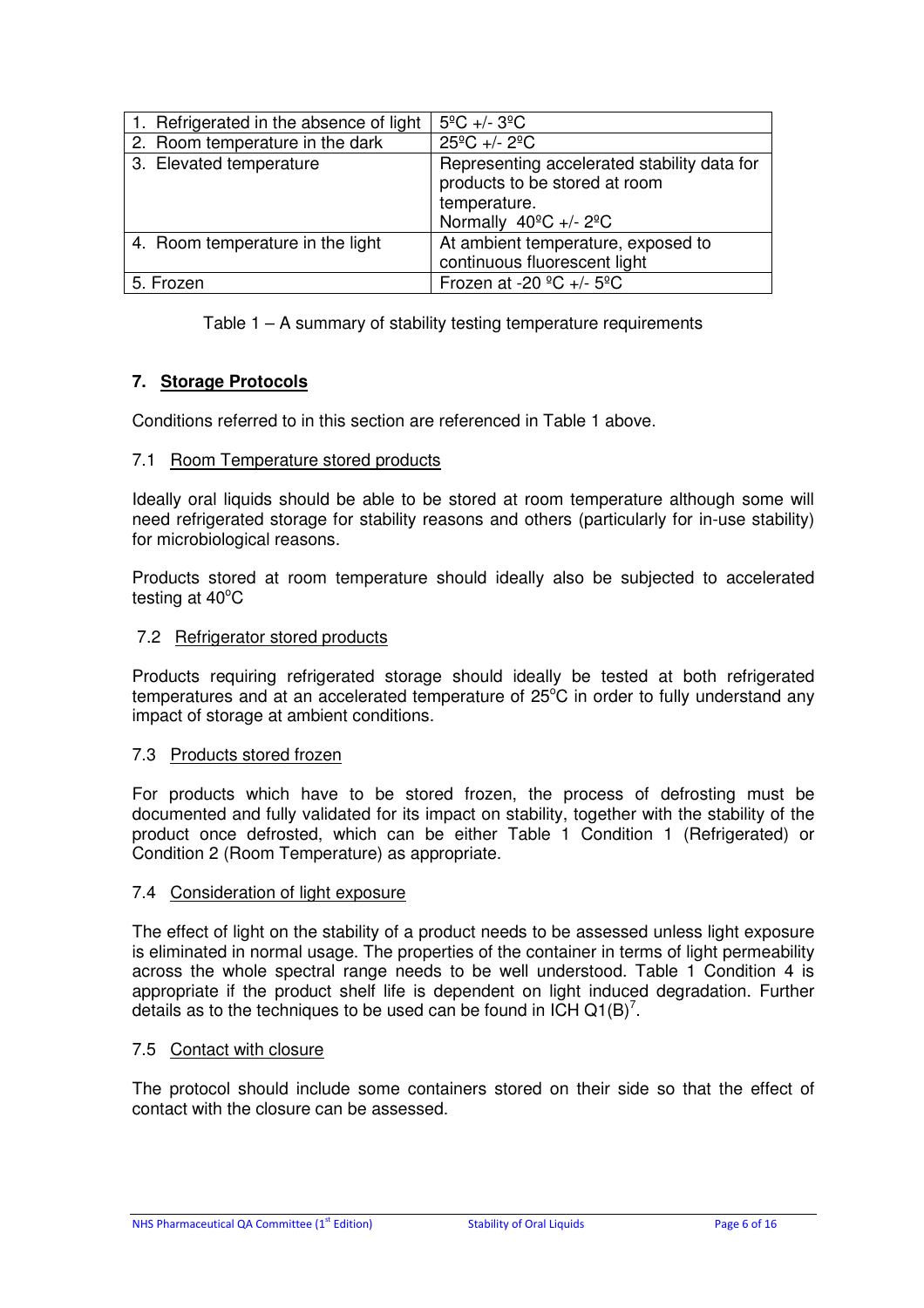#### 7.6 In-use stability data

Stability studies for oral liquids should include consideration of in-use shelf life from a microbiological viewpoint but also in terms of chemical stability considering the risk of spoilage. In use storage should match the label requirements for the product and should simulate normal handling.

Preservative Efficacy Testing (PET)<sup>8</sup> should be part of the protocol for preserved multi-use products. For unpreserved multi-use products in-use periods are normally the responsibility of the end user who may better understand the local conditions of handling and anyway should be kept to a minimum (maximum seven days refrigerated). Any in use period assigned to the product must be supported with data to assess the impact of a microbiological load, possibly using a modified method loosely based on the Preservative Efficacy Test. Consideration should also be given to supplying the product in unit dose forms.

## **8. Concentrations**

Before formulating a product, advice needs to be sought on standard dosages and solutions should be of standard concentration(s) to allow safe clinical use. If a range of concentrations is to be made each should be tested separately although for simple solutions a high and low concentration can be tested and results interpolated to intermediate concentrations.

## **9. Study period and sampling periods**

Sampling times are study specific and the intrinsic stability of the system will decide the overall study period.

The study should be carried on for sufficient time to allow the critical parameter (i.e. that which will control the shelf life of the product) to reach beyond the appropriate confidence interval of its specification limits.

A minimum of 4 time points plus the initial data is needed. It is worth noting that increasing the number of time points can help minimise the 95% confidence interval which otherwise may restrict the allocated shelf lives. This is particularly applicable to studies with suspensions where between-day repeatability may be higher than for other product types.

In the case of the critical parameter being API concentration, it is desirable for the study period to allow the concentration to fall to a value which allows proper understanding of the reaction kinetics. This may not be possible for stable materials (however, see point 2.3).

Consideration should be given to carrying out accelerated stability studies particularly for products expected to be or known to be relatively stable. Condition 3 (40ºC) is the temperature normally selected for this purpose. The impact of the raised temperature on the physical aspects of stability of emulsions and suspensions needs to be carefully considered.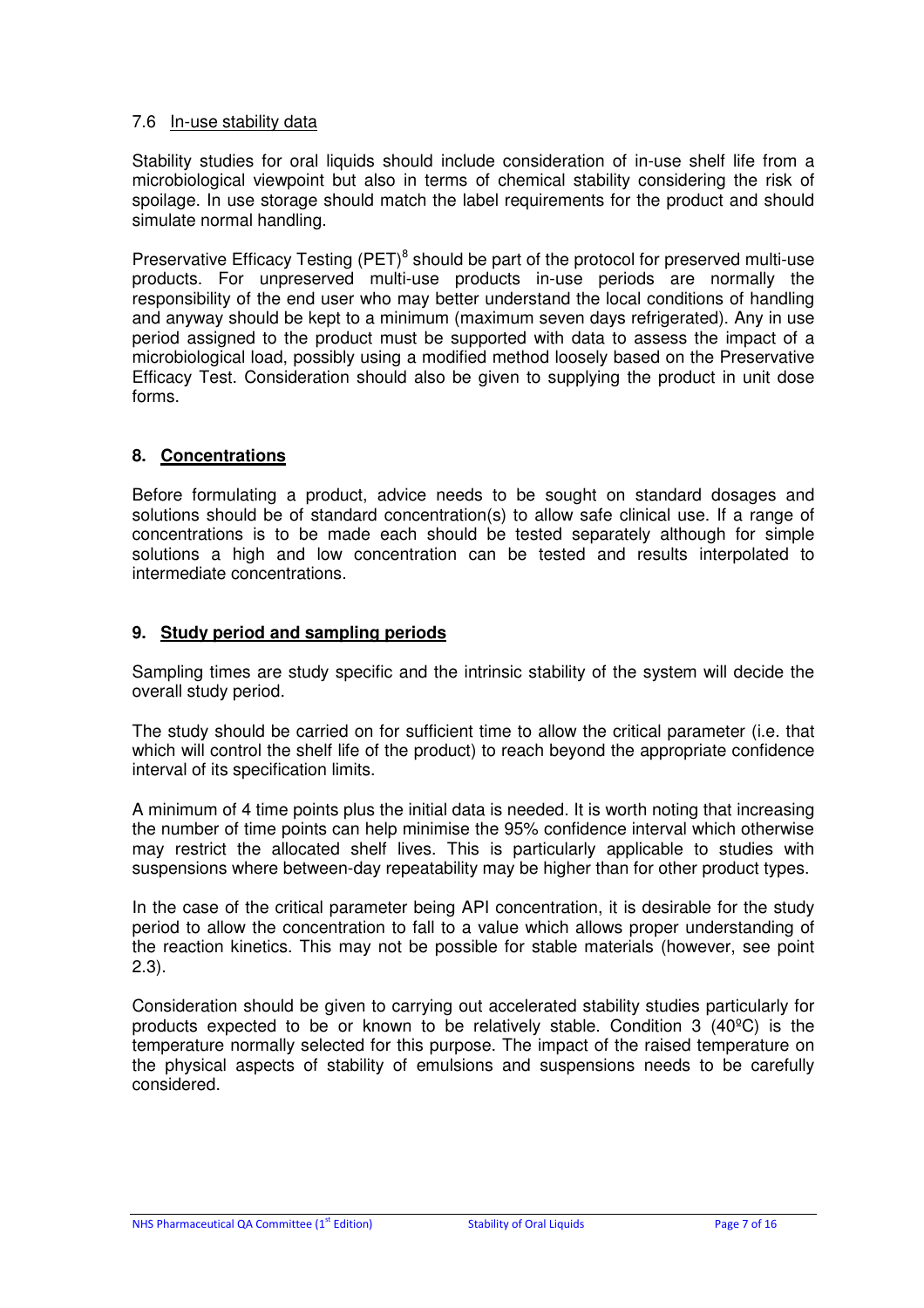## **10. Sample Numbers**

For licensed products and regularly manufactured specials there should be a programme of on-going stability work. It is required that three independent batches have been studied for licence submissions.

In general, for studies for products made as Specials or to be extemporaneously prepared, it is usual to carry out the initial stability assessment on a single batch, however, this must include at least three replicates (independent containers).

In general for oral liquids individual units may be regarded as a batch and multiple samples taken from them with the container being replaced in storage conditions after sampling. Note that samples should be removed in a controlled manner to minimise the risk of microbiological contamination and prevent spoilage.

For unit dose containers it will be necessary to prepare a fully mixed bulk before filling into the storage container to ensure all such containers contain an identical homogenous solution or suspension.

The three samples must be tested at each time point in triplicate, note that for some products testing may need to include even more replicates in order to fully understand the implications of the results.

Each sample should be reported independently or by including a standard deviation with the mean result. For example, for samples tested in triplicate this should be reported as an average and standard deviation for each sample together with the overall population mean and variance for the three samples. Ideally, for assay of the active ingredients and other critical excipients, samples should be reported as a percentage of the starting concentration, in this way small variations in initial concentration have no significance. For an example of how to express results please see Appendix 1.

## **11. Testing Protocols and methodologies**

The minimum testing protocol should include;

Appearance - colour, clarity, particulate formation, creaming/cracking for emulsions, ease of re-suspension for suspensions API concentration

pH

Degradation product concentration and / or a risk assessment of the properties of the expected degradation products.

Additional parameters are to be included where applicable, for example: Uniformity of dosage (for suspensions and emulsions) Dissolution (for suspensions) Excipient concentrations Container extractables and leachables. Viscosity

Microbiological considerations Total Viable Counts (TVC) initially and end of shelf life Preservative Efficacy Testing (initial and end of shelf life / end of in-use shelf life) In-use microbiological data Absence of specific organisms where specified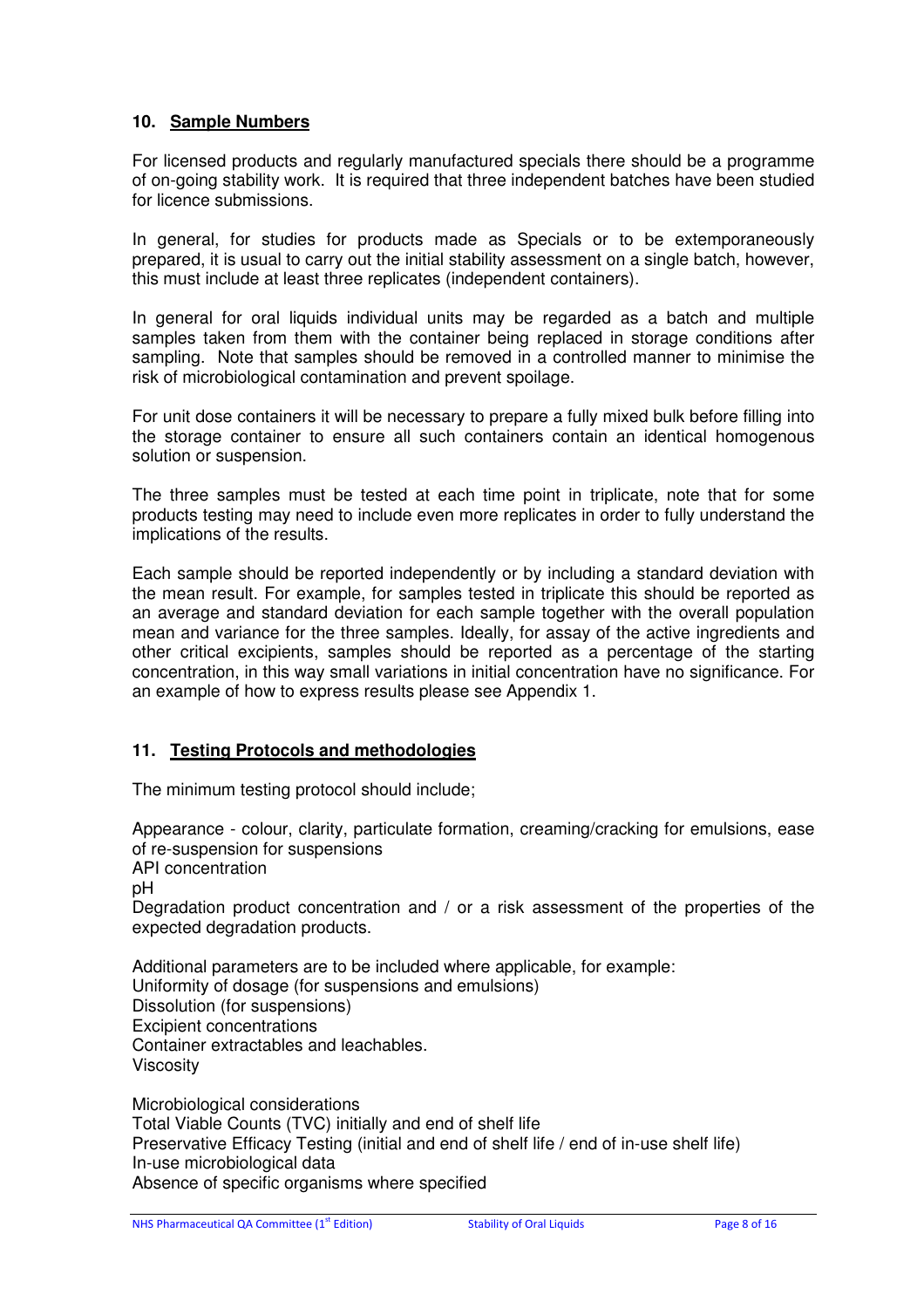## 11.1 Appearance

This should include the macro appearance of the product in the container if possible, for example looking at levels of suspension settlement and ease of re-suspension, but also examination of the withdrawn dose for changes in appearance, formation of particles and changes in organoleptic properties. Emulsions may show evidence of phase separation although often they may be readily re-dispersed on shaking.

In opaque bottles it may be difficult to view the product itself in the container but care should be taken that the macroscopic examination will detect any problems with suspension settlement or creaming / cracking of emulsions.

## 11.2 Assay

In general stability indicating HPLC methods will be required for the assay of active substances and degradation products as well as critical excipients such as preservatives and antioxidants. Degradation products may be determined using quantitative or semiquantitative tests (such as TLC). Where quantitative methods are used, unknown degradation compounds are assessed by measurement of peak area as a percentage of principal/active analyte peak.

## 11.3 pH

The pH is likely to be critical to the stability of the active substance but is also critical to the activity of preservative systems and any change in pH is likely to be indicative of other chemical changes in the formulation.

## 11.4 Uniformity of dosage (for suspensions)

It is important that suspensions are capable of delivering a consistent dose throughout their shelf life and in-usage period. The British Pharmacopoeia specifies limits for homogeneity of suspension to be applied to unlicensed suspensions, and which are applied to suspension left undisturbed over a period of twenty four hours. An assessment of homogeneity should also be made at the end of the shelf-life of the product.

It may also be necessary to simulate use by routinely shaking the bottle at pre-defined intervals as part of the assessment of in-use shelf life.

## 11.5 Dissolution

Dissolution testing is required for oral suspensions using pharmacopoeial methods and is a British Pharmacopoeial requirement for unlicensed suspensions. It is important to assess that dissolution is not affected by on-going storage of the product throughout its shelf life. Hence dissolution testing should be included at the start and the final time point of a stability study for suspensions.

Note that difficulties in performing dissolution testing on oral suspensions have been noted with some formulations, hence such testing needs to be carefully thought out, designed and validated.

#### 11.6 Viscosity

Viscosity is an important measure for oral liquid preparations particularly for suspensions and the physical stability of these and when considering preparations for naso-gastric administration. A change in viscosity during storage would be an indicator of a more fundamental physical change in a preparation.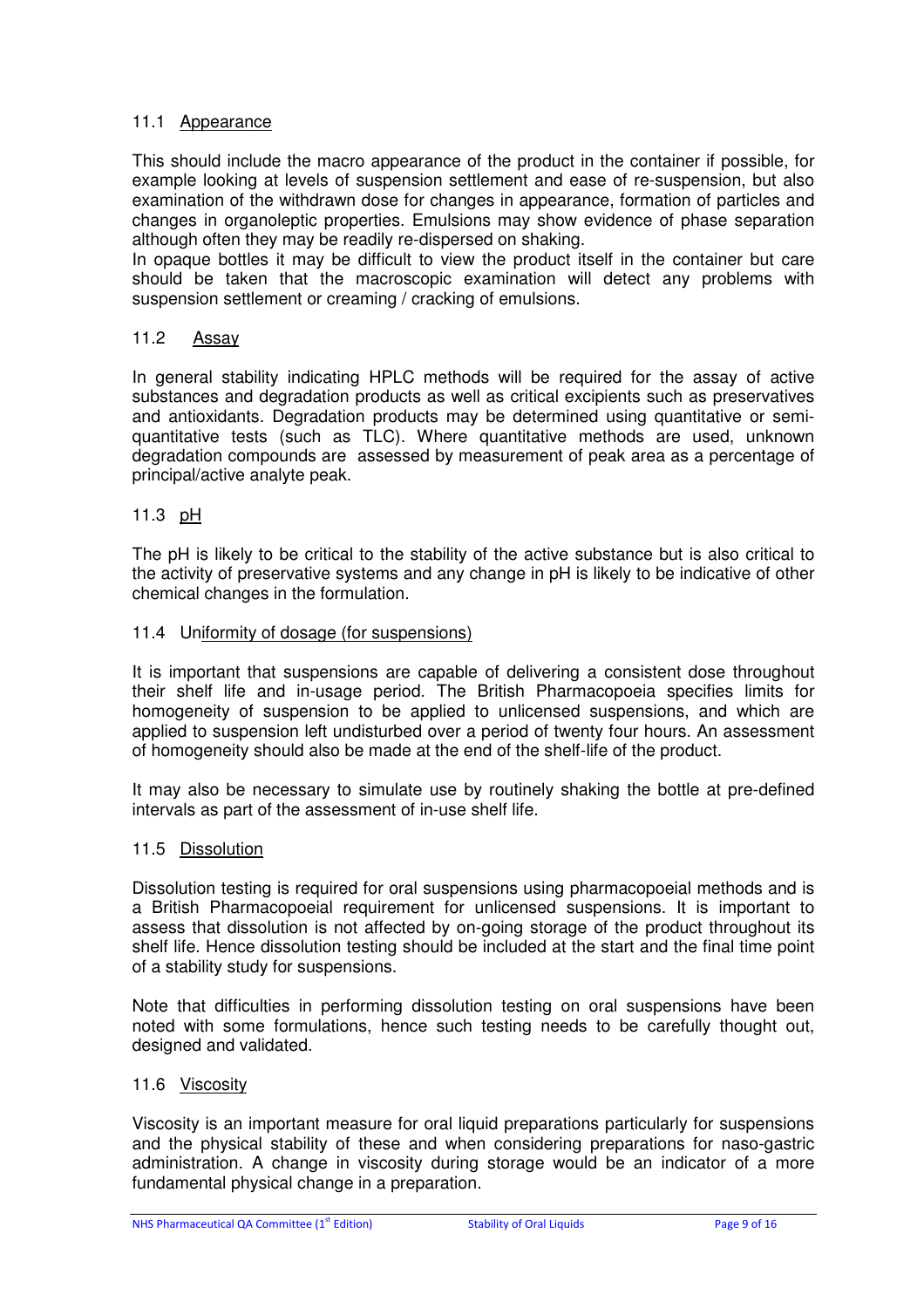## 11.7 Preservative Efficacy Testing

Effective preservation is an important aspect of product stability for multi-use presentations of oral liquids. For preserved oral liquids Preservative Efficacy Testing (PET) should be carried out as a minimum at the beginning and end of the shelf life and at the end of the in-use shelf life for this aspect of the stability study. The BP methodology should be followed for this test<sup>8</sup>, any non-compliance with the BP suggested limits that is accepted must be fully justified. It should be noted that often PET is the rate limiting step when assigning both shelf life and in-use shelf life to a product.

For unpreserved preparations then these should ideally be presented in unit dose form, if a statement is to be made about in-use shelf life for an unpreserved multi-dosage presentation this should be supported with data from a modified PET or similar test.

## 11.8 Microbiological testing

For unpreserved systems the total microbial count at the beginning and end of shelf life and any in-use shelf life should be measured and its implications for the product shelf life considered.

Initial testing may also be required for absence of specific micro-organisms as specified in the BP monograph or where materials at risk of such contamination are included in the formulation

## 11.9 Powders for solution / suspension

For products presented as powders for dissolution / suspension then the stability study needs to cover their post reconstitution (in-use) shelf life in the same way as above. The stability and acceptability of the powder formulation may need to involve making up the solution or suspension at each time point and carrying out the raft of tests on the freshly made product.

## **12. Allocation of Shelf Lives**

## 12.1 Analysis of data

A simple plot of analytical results against time is not acceptable for assigning shelf life. There are various options available for data handling and generally the one selected will depend on the data set. A simplified statistical approach is suggested, where the onesided lower 95% confidence limit of the slope is used to calculate the time to reach 90 or 95%, as appropriate, of the labelled content (see 11.2 below). This may be calculated using a spreadsheet.

The principles of ICH Q1E (Evaluation of Stability Data)<sup>9</sup>, implemented as CPMP/ICH/420/02, should be followed where appropriate, however, this document does offer flexibility of approach and the above approach would be acceptable for many studies.

The method favoured by ICH Q1E is where analytical data is subjected to linear regression analysis after determination of the appropriate relationship between critical parameter and time. An appropriate method of shelf life calculation, for an attribute which is known to decrease with time, utilises the lower one-sided 95% confidence limit of the regression, and calculation of the time required for the critical parameter to reach the specification limit. For example if Active Pharmaceutical Ingredient (API) loss is the critical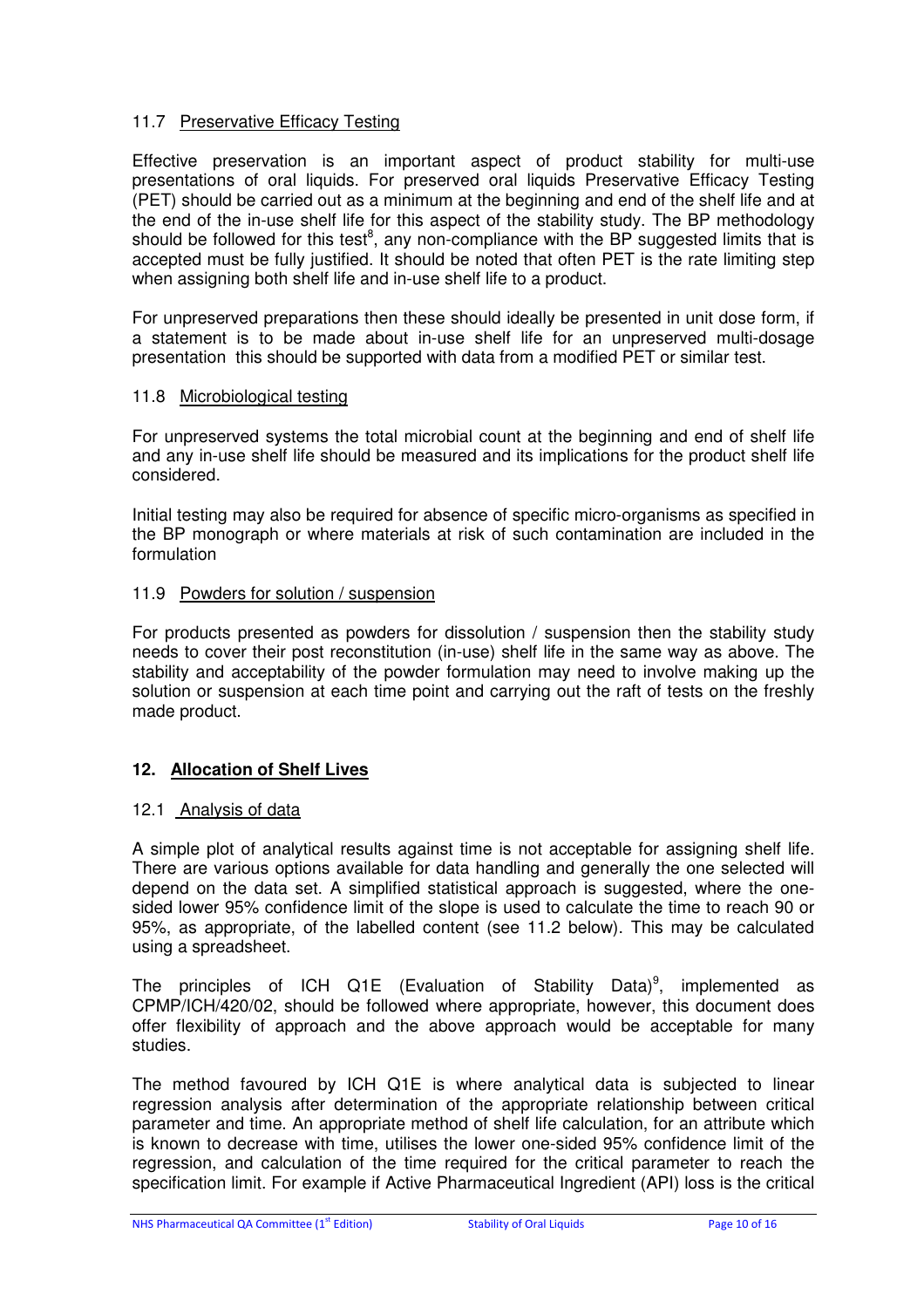parameter, the lower 95% confidence limit of the time to reach 90 or 95%, as appropriate, of the labelled content is the physico-chemical shelf life.

This technique, however, requires specialised statistical software and unless the distribution of data around the regression line is carefully analysed using a statistical approach and is expertly interpreted, then significant errors could occur. The method can only be used if clear statistical conditions and expert knowledge of the analytical system are applied. The potential errors are particularly exacerbated in short-term studies which are often used with oral liquid formulations, particularly the in-use part of the studies.

It is often not desirable to use a statistical approach where little or no degradation occurs over the course of the study. As mentioned in section 9, a well-designed study should allow for a significant level of degradation to allow good understanding of the reaction kinetics, however, this is not always possible for stable materials. It is likely for these products that the shelf life will be assigned for other reasons (e.g. length of study, physical stability of suspensions, microbiological risks etc.).

Other approaches may be used, particularly the Confidence Bound or Maximum Rate method, which can be calculated with a spreadsheet.

#### 12.2 Acceptance criteria

The Pharmacopoeial specification for a product is a shelf life specification to which the product must comply throughout its shelf life. The pharmacopoeial monograph should be checked when assigning acceptance criteria to preparations which must comply with the monograph at the end of their shelf life. It is also expected that a margin of safety is included in this assigned limit. Where loss of the active ingredient is the critical parameter, a loss of between 5 and 10% , as indicated in the monograph where available, is likely to constitute the maximum shelf life. Where the drug concerned has a narrow therapeutic index then a maximum loss of 5% as the parameter for shelf life definition would be more appropriate. It is acknowledged that for some preparations, including some antibiotic suspensions, the BP limits are wider than 90 – 110%.

It is important that, when using semi-permeable containers, the impact of water loss is accounted for when calculating API concentrations. Water loss will have a concentrating effect on solutions and therefore could mask degradation if not accounted for. In these cases the two-sided confidence limits of the slope may be appropriate and should be calculated and compared to both the upper and lower specification limits.

Knowledge of degradation products will be critical, the structure and identity and toxicology, metabolism and clinical effects need to be understood. It may be that the level of a degradation product is the critical parameter, hence, where it can be justified; the level of a degradant may be the key parameter in assigning shelf life.

Other critical excipients such as antimicrobial preservatives, antioxidants etc. may also adsorb, degrade or be used up during the shelf life or in-use shelf life and these may become the limiting parameter for shelf life determination, as may preservative efficacy tests and microbiological contamination levels.

In the case of suspensions, physical measures including the ease of re-suspension and hence the uniformity of dose may be the limiting factor.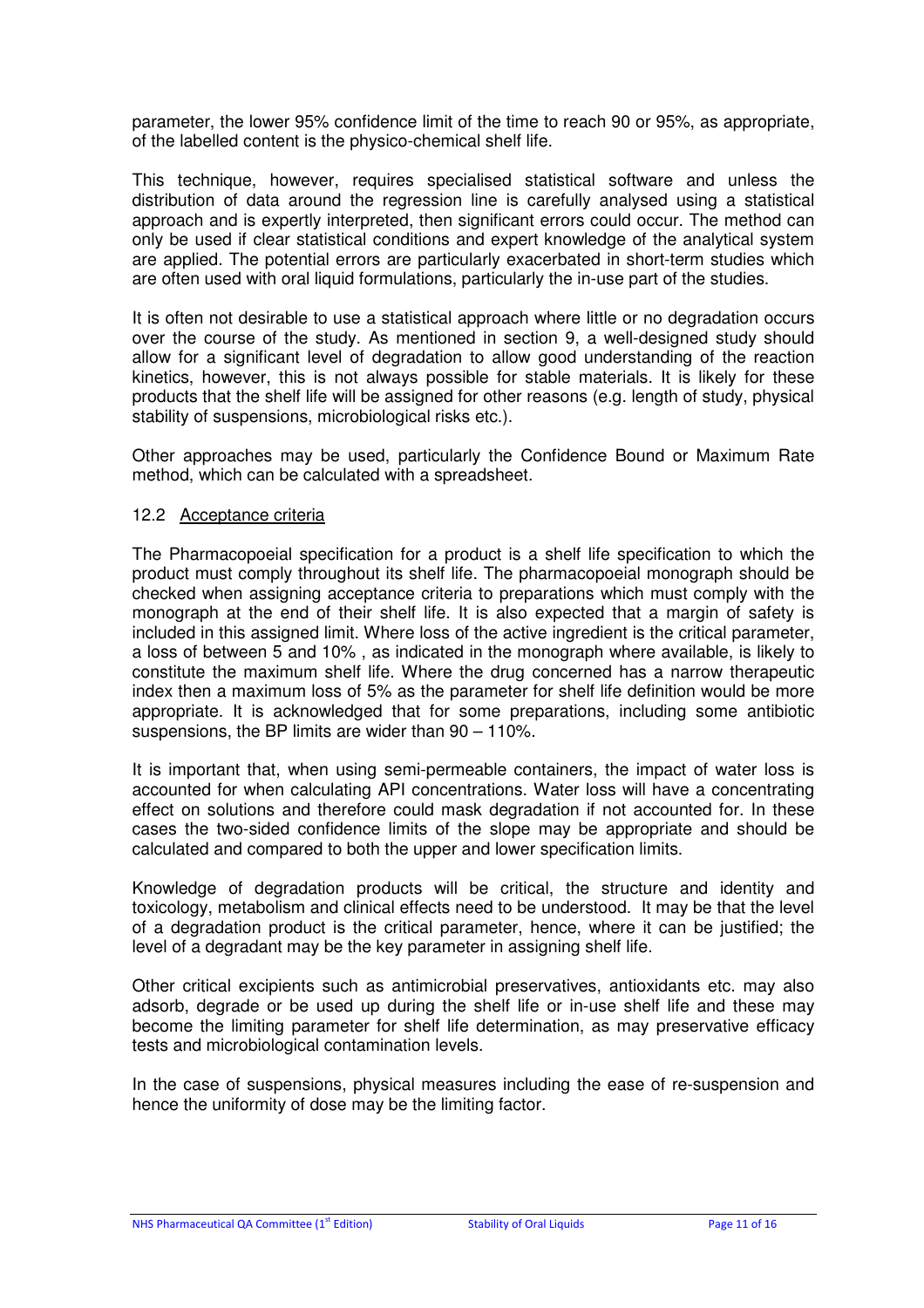## **13. Stability Study Reports**

Stability study reports should be submitted following the agreed format outlined below.

Introduction

• Giving the reasons why the study was undertaken.

Literature Search

• Describing how this was undertaken and summarising relevant published prior work.

Analytical Methods

• Describing the development, validation, and/or adoption of analytical methods used. The specificity of the method together with its ability to detect degradants must be described.

Formulation

• Describing the formulation used, including all excipients and the rationale for their choice.

**Container** 

• Describing the containers used, and the rationale for their choice.

Storage Conditions

• Describing the storage conditions used, and the rationale for their choice.

**Concentrations** 

• Describing the concentrations studied, along with the rationale for their choice.

Storage Protocols

• Describing the storage protocols used and the rationale for their choice.

Sample Numbers

• Describing the number of samples and batches tested, along with the rationale for their choice.

Testing Protocols

• Describing the test protocols used and the rationale for their choice.

**Results** 

• Detailed description of all analytical results. It is suggested that results are presented as a percentage of initial concentration, actual initial concentrations should be given in the report.

**Discussion** 

• Scientific critique and evaluation of the results.

Allocation of Shelf Lives

- Description of the methods used to calculate shelf lives and the rationale for their use.
- Description of proposed shelf lives determined from the study.

**Conclusions** 

• Overall conclusions from the study.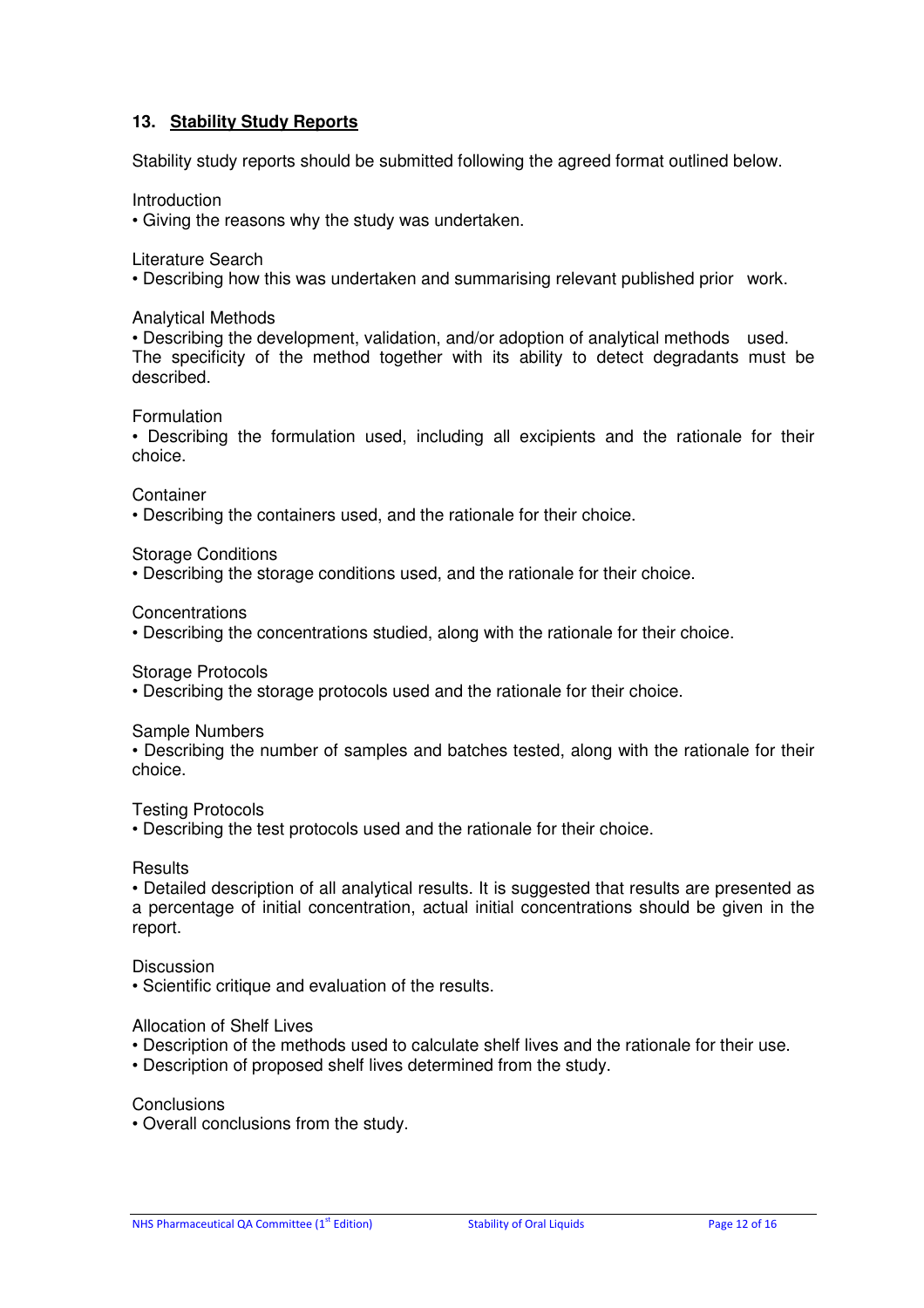## **14. Extrapolation of data**

It may be necessary to extrapolate from an external (published) study to cover individual circumstances. In general it is not acceptable to extrapolate data from one formulation to another unless the impact of the change on the overall stability profile is well understood. Furthermore, studies should not be extrapolated to other concentrations outside the range studied. It may be possible to extrapolate to different container types as long as the properties of the product and container are well understood. Whenever data is extrapolated then there should be a degree of safety margin to the shelf life assigned. If the product is going to be routinely made then an in-house stability study should be considered at the earliest opportunity.

## **Glossary**

- MA Marketing Authorisation
- API Active Pharmaceutical Ingredient

## **References**

1. Guidance on the Validation of Pharmaceutical Quality Control Analytical Methods - NHS PQA Committee March 2005.

2. ICH Q2(R1) Validation of Analytical Procedures: Methodology - International Conference on Harmonisation of Technical Requirements for Registration of Pharmaceuticals for Human Use.

- 3. Handbook of Extemporaneous preparation (Jackson and Lowey) Pharmaceutical Press
- 4. Handbook of Pharmaceutical Excipients (Rowe) Pharmaceutical Press
- 5. EMA List of excipients of known effect.
- 6. Pharmaceutical Codex (Lund) Pharmaceutical Press
- 7. ICH Q1B Photostability Testing of New Active Substances and Medicinal Products.
- 8. British Pharmacopoeia 2014 Appendix XVIC Efficacy of antimicrobial preservation

9, ICH Q1E Evaluation of Stability Data - International Conference on Harmonisation of Technical Requirements for Registration of Pharmaceuticals for Human Use.

| <b>Document History</b> | <b>Issue date and reason for change</b> |
|-------------------------|-----------------------------------------|
| <b>Version 1</b>        | <b>Issued August 2014</b>               |
| <b>Version 2</b>        |                                         |
| <b>Version 3</b>        |                                         |
| <b>Version 4</b>        |                                         |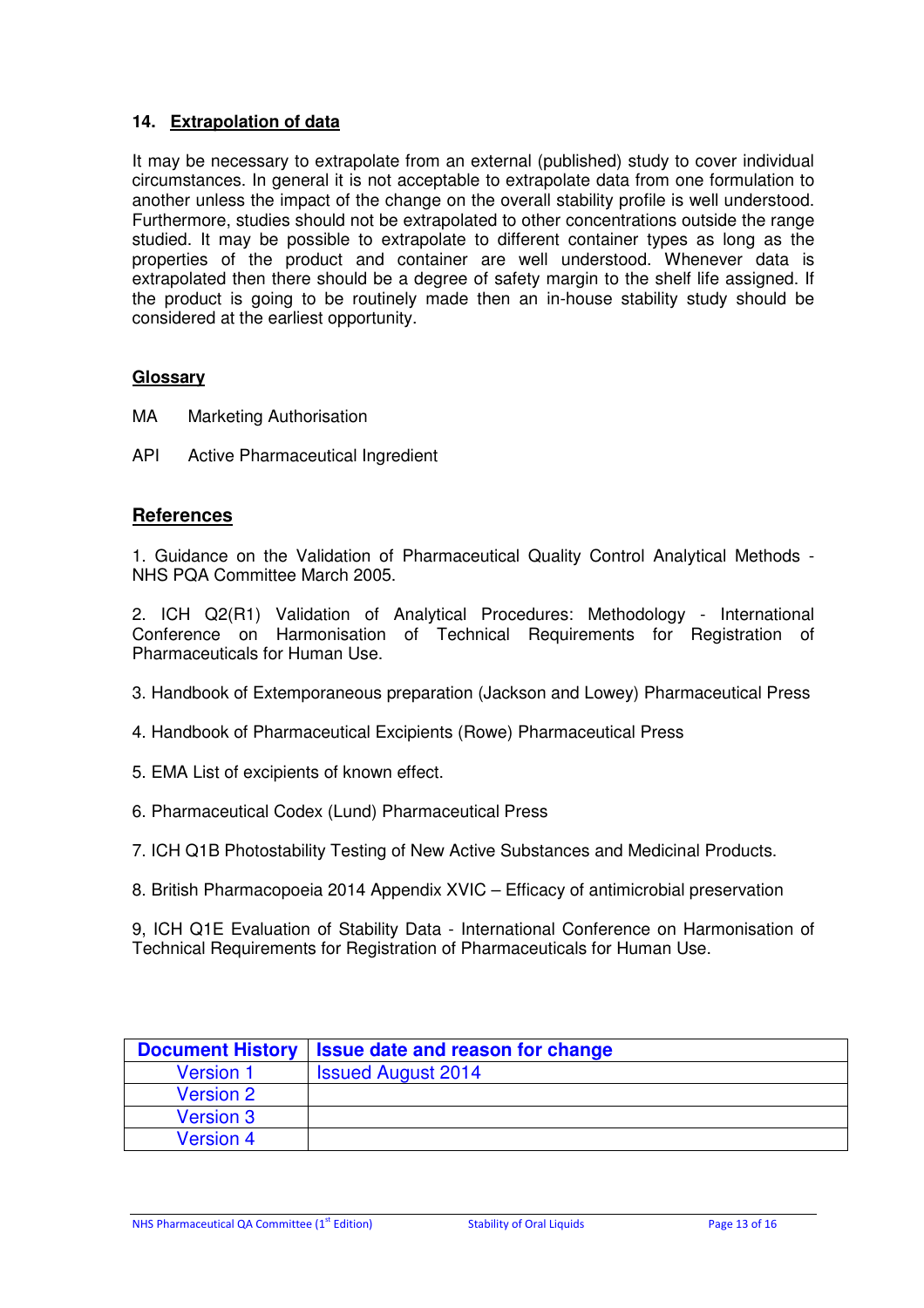## **Appendix 1**

Example of reporting of results from stability trials For three replicates each tested in triplicate the report at each time point should be presented as:-

Replicate 1 100.3% +/- 1.3% Replicate 2 99.6% +/- 0.7% Replicate 3 100.7% +/- 0.5% Population mean 100.2% variance 0.21%

For three replicates each tested in duplicate the report at each time point should be presented as:-

Replicate 1 99.7% – 100.3% Replicate 2 100.1% - 101.1% Replicate 3 99.4% - 100.6% Population mean 100.2% variance 0.31%

Note that the Variance is defined as the average of the squared differences from the mean. In this second case it is calculated based on the population n=6. In the case of the first data set above it is calculated from the replicate means, hence n=3.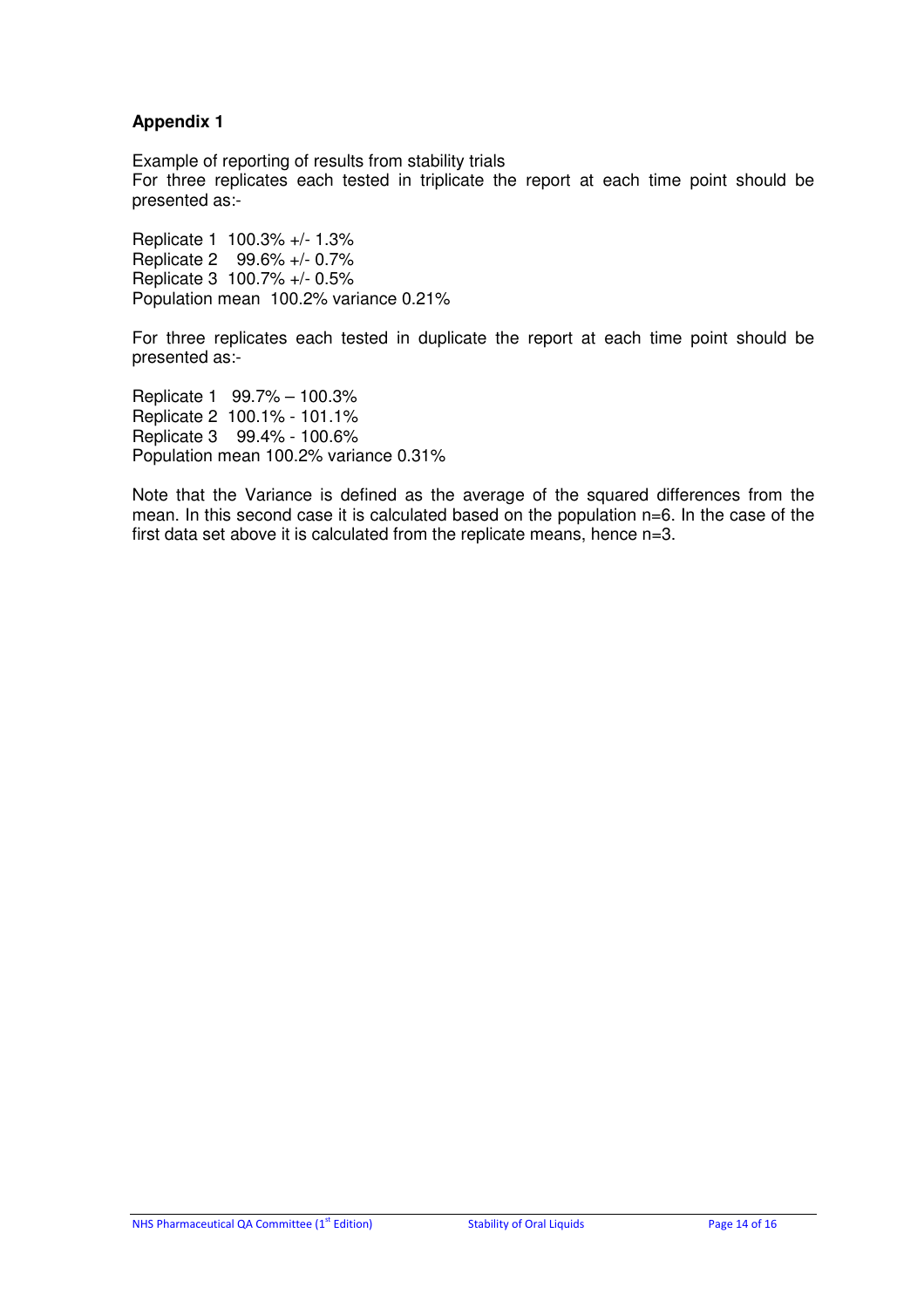## **Appendix 2**

Checklist for assessment of stability data for procured oral liquid Specials The following checklist is provided as a quick guide to assessing the suitability of procured oral liquid Specials from the stability assessment viewpoint. This should be used alongside other assessment tools for unlicensed products.

Preparation:……………………………………………………………………………………… Supplier / Manufacturer:……………………………………………………………………….

| 1) Formulation     | 1.1) Is the formulation specified in<br>the product specification      | Yes (go to 1.2) / No (return to<br>supplier for specification) |
|--------------------|------------------------------------------------------------------------|----------------------------------------------------------------|
|                    | 1.2) Is the formulation fit for                                        | Yes (go to $1.3$ ) / No (source a                              |
|                    | purpose and for the patient / patient                                  | suitable formulation)                                          |
|                    | group                                                                  |                                                                |
|                    | 1.3) Is it a validated formulation (BP                                 | Yes / No (Record and proceed)                                  |
|                    | / USP NF)                                                              |                                                                |
| 2) Shelf life      | 2.1) What shelf life is assigned by                                    |                                                                |
| assigned           | the manufacturer                                                       |                                                                |
|                    | 2.2) Is this based on a stability                                      | Yes (go to $3.1$ ) / No (go to $2.3$ )                         |
|                    | study                                                                  |                                                                |
|                    | 2.3) Is it based on an expert                                          | Yes (assess whether this is                                    |
|                    | assessment of stability based on                                       | suitable and whether risks can                                 |
|                    | related product information                                            | be mitigated)/ No (go to 2.4)                                  |
|                    | (extrapolation)                                                        |                                                                |
|                    | 2.4) Is the shelf life arbitrarily                                     | Yes (consider the risk of                                      |
|                    | applied based on no data                                               | formulation / stability failure on                             |
|                    |                                                                        | criticality and use of the product                             |
| 3) Stability study | 3.1) Is the stability study based on                                   | Yes (go to 3.2) / No (get an                                   |
| report             | the exact formulation to be                                            | expert opinion on the suitability                              |
|                    | procured                                                               | of extrapolation)                                              |
|                    | 3.2) Does the report follow the                                        | Yes (go to 4.1) / No (assess the                               |
|                    | format outlined in this document                                       | impact of the lack of                                          |
|                    |                                                                        | information)                                                   |
| 4) Stability study | 4.1) Storage temperatures / Does                                       |                                                                |
|                    | this support the product storage                                       | Storage                                                        |
|                    | directions assigned to the product                                     | Temperature                                                    |
|                    | procured                                                               | Accelerated storage                                            |
|                    |                                                                        | temperature                                                    |
|                    |                                                                        | Acceptable (go to 4.2) / Not                                   |
|                    |                                                                        | acceptable (get an expert                                      |
|                    |                                                                        | opinion on suitability of                                      |
|                    |                                                                        | extrapolation)                                                 |
|                    | 4.2) Study storage period / does<br>this exceed the applied shelf life | Yes (go to 4.3)/ No<br>(assess suitability)                    |
|                    | 4.3) Is storage in contact with the                                    | Yes (Go to 4.4) / No (assess the                               |
|                    | closure included (Inverted / on its                                    | impact, ensure storage is                                      |
|                    | side)                                                                  | always upright                                                 |
|                    | 4.4) Replicates - does the study                                       | Yes (Go to 4.5) / No (consider                                 |
|                    | include at least three replicates                                      | the robustness of the data                                     |
|                    | (separate samples) tested in                                           | presented)                                                     |
|                    | triplicate                                                             |                                                                |
|                    | 4.5) Is an in-use shelf life specified                                 | Yes (Go to 5.1) / No (in-use                                   |
|                    | and is this supported by the data                                      | shelf life will be the                                         |
|                    | provided                                                               | responsibility of the user to                                  |
|                    |                                                                        | assign)                                                        |